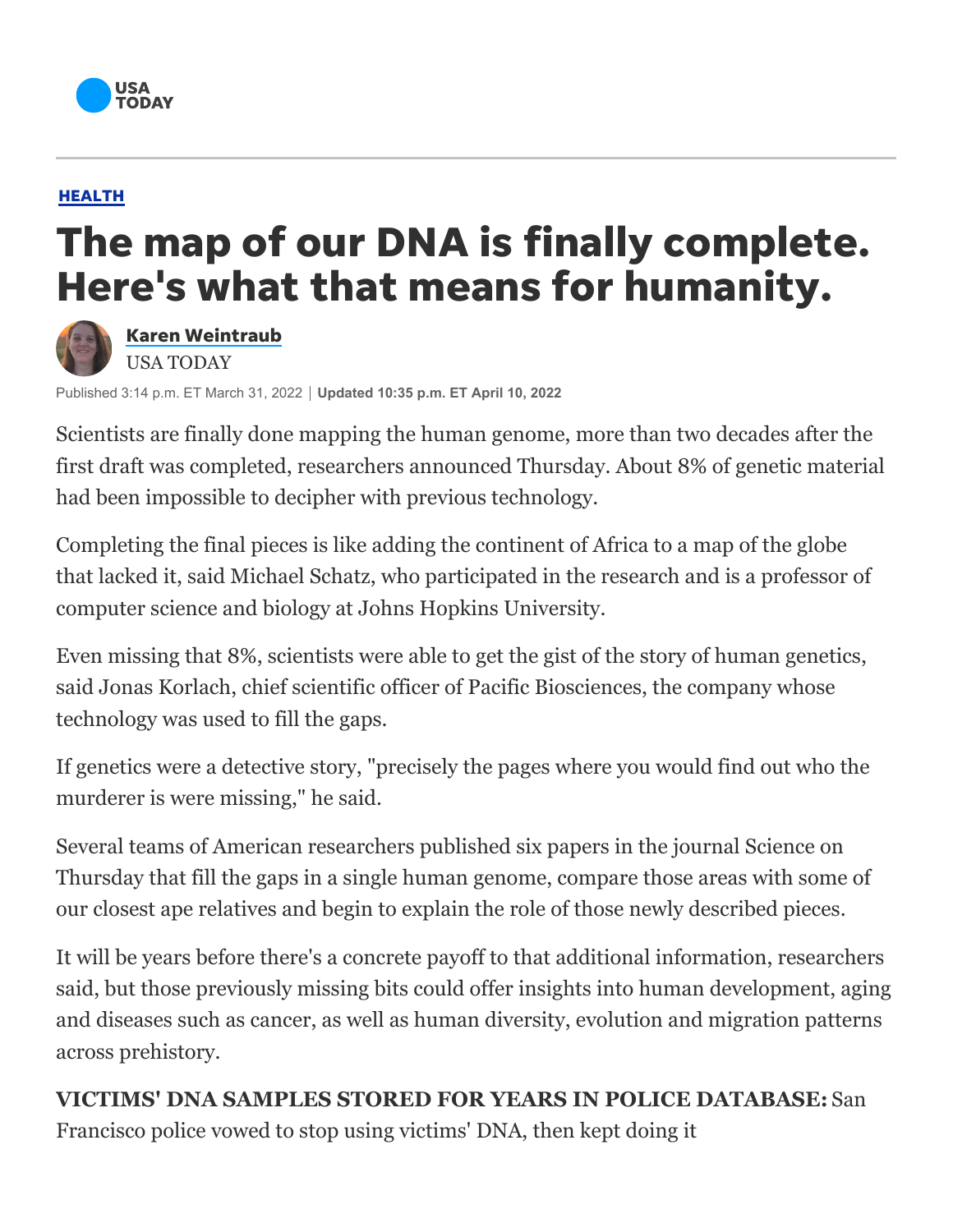"In some ways, these publications might be considered the long-awaited closing ceremony" of the Human Genome Project, which began in 1985, said Dr. Eric Green, director of the National Human Genome Research Institute at the National Institutes of Health.

He and several scientists involved in the Telomere-to-Telomere consortium research held a call with media several hours before the papers were published.

Mapping this genetic material should help explain how humans adapted to and survived infections and plagues, how our bodies clear toxins, how individuals respond differently to drugs, what makes the brain distinctly human and what makes each of us distinct, said Evan Eichler, a geneticist at the University of Washington School of Medicine who helped lead the research.

"In principle, this will allow us to better understand how we form as an individual organism and how we vary, not just between other humans but other species," said Eichler, who had hoped for decades to fill in the gaps. "For me, it's like a dream come true."

Earlier maps, he said, were missing entire chapters of the book of life. Now, "we can continuously read the book with almost no errors," he said, "we can get from Page 1 to the final chapter."

DNA, the blueprint of life, consists of four base pairs of nucleotides, simplified as the letters A, C, T and G. An individual's genome is the complete set of these sequences.

In the initial map, researchers discovered there were about 3 billion of these letter pairs in the human genome. Sections of five chromosomes were missing, mainly areas that contained a lot of repeated genetic letters.

The way earlier mapping technology worked, researchers sequenced short bits, then overlapped them – like piecing together a book from sentence fragments.

In the original Human Genome Project, researchers could map about 500 pairs of letters at a time. Newer technology, led by PacBio, can read up to about 100,000 pairs and detect repetitions.

Reading those longer pieces, Korlach said, allows scientists to "eavesdrop on what happens in nature."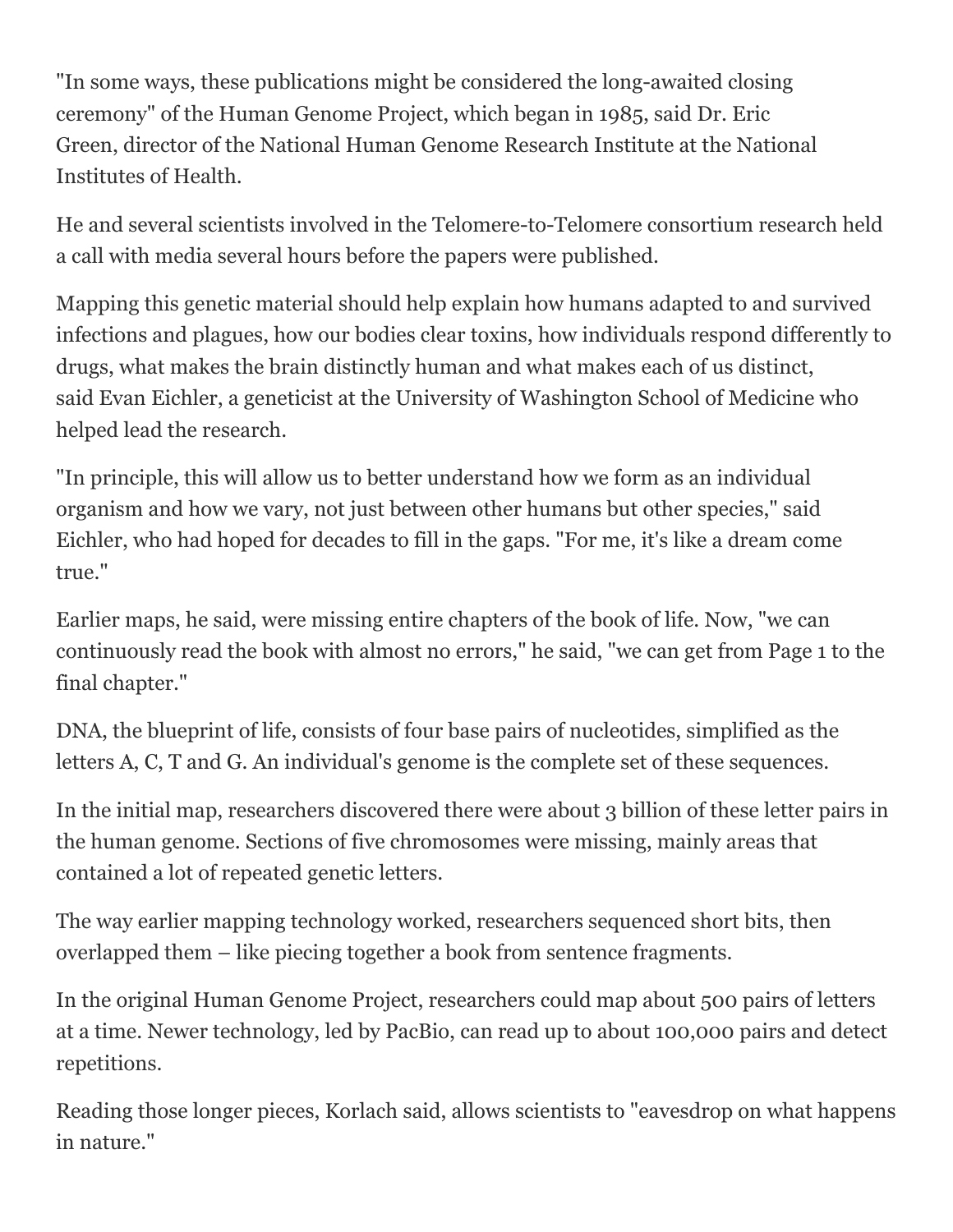Critical functions are controlled by these repeats, Eichler noted, including genes that enabled the human brain to become bigger with more folds. The repeats are involved in the production of ribosomes, the factories that allow cells to make proteins, transforming the genetic code into action.

Repeats play a role in the centrosomes, the pinched area in the middle of chromosomes that are involved in accurately copying genetic material, as one cell divides into two.

Problems with this process are implicated in diseases such as Down syndrome, a genetic condition in which children are born with an extra chromosome, leading to intellectual and physical challenges and a shortened lifespan.

Repeated sequences differ among species, Korlach said. In so-called murder hornets, for instance, 30% to 40% of the genome is made up of repeats while butterflies have hardly any repeats.

Much remains to be explained about their role.

"We're more excited about what we don't know and the opportunity for discovery," said Karen Miga, co-chair of the research team and associate director of the UCSC Genomics Institute at the University of California, Santa Cruz.

Developing this single genome took about four years and cost several million dollars, said Adam Phillippy, co-chair of the consortium that conducted the work and head of the NHGRI Genome Informatics Section.

He hopes within a year to have a fuller version and to map many more human genomes, so scientists can explore human diversity.

It's not clear whether human variation revealed by the work causes disease, but "the fact that there's an entire class of variation that's never been seen before is extremely exciting to me," Schatz said.

George Church, a geneticist at Harvard University who was not involved in the new work, described it as a major scientific achievement.

"It's a huge milestone that should be celebrated," he said.

But, he added, "we probably won't know all the great things that come from it for a while," in the same way that it's taken decades to see the medical benefits of the original map. "We